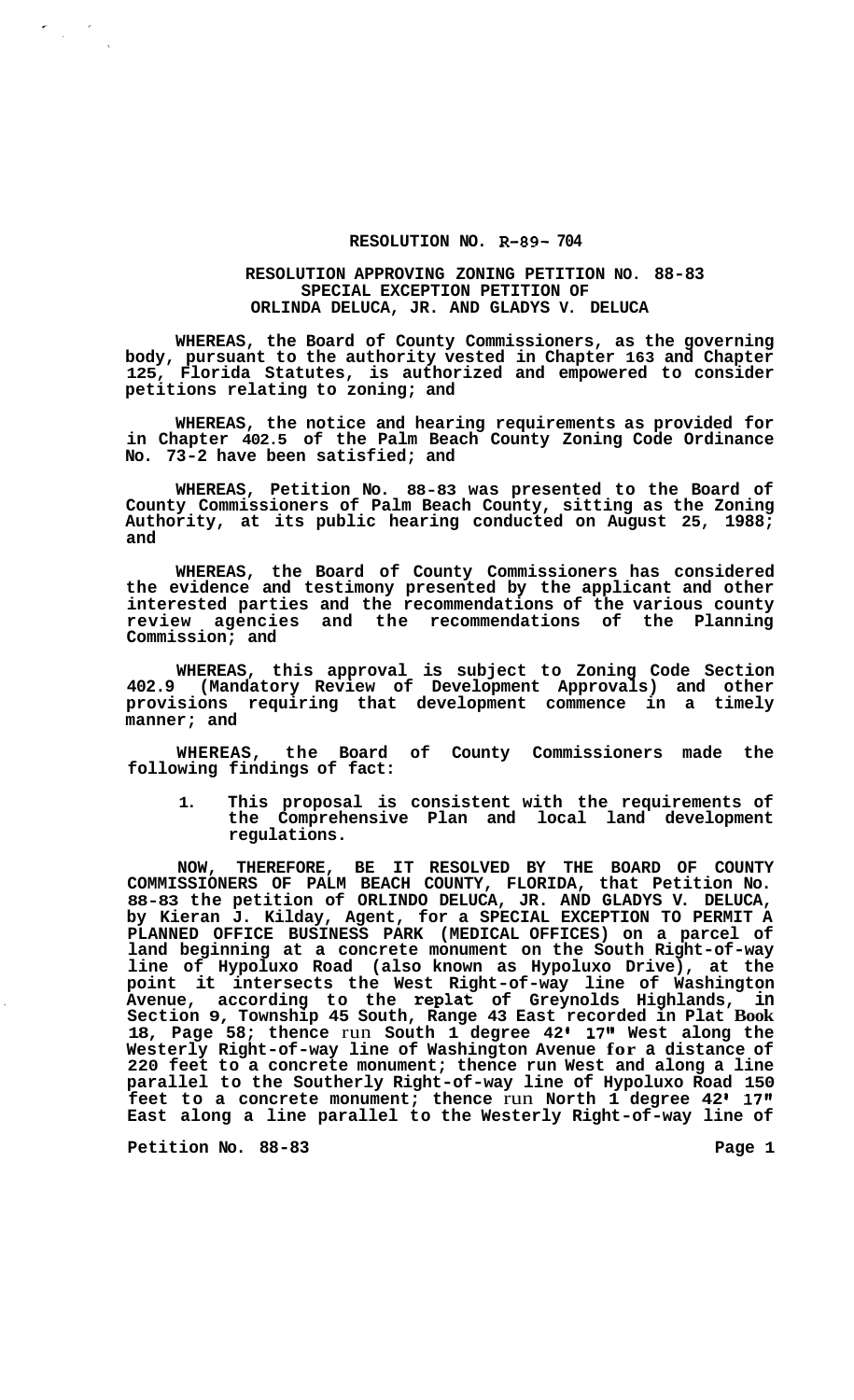**Washington Avenue for a distance of 220 feet to a concrete monument in the South Right-of-way line of Hypoluxo Road; thence run East along the Southerly Right-of-way line of Hypoluxo Road for a distance of 150 feet to the Point-of-Beginning, being located in a CS-SDecialized Commercial Zoning District, was approved as advertised, subject to the following conditions:** 

- **1. Prior to certification, the site plan shall be amended to indicate the following:** 
	- **a. Revised tabular to indicate the forty (40) percent native tree planting requirement.**
	- **b. Relocate the proposed sign out of the required terminal landscape island.**
- **2. Sewer service is available to the property. Therefore, no septic tank shall be permitted on the site.**
- **3. Water service is available to the property. Therefore, no well shall be permitted on the site to provide potable water.**
- **4. The developer shall provide discharge control and treatment for the stormwater runoff in accordance with all applicable agency requirements in effect at the time of the permit application. However, at a minimum, this development shall retain onsite the stormwater runoff generated by a three (3) year-one (1) hour storm with a total rainfall of 3 inches as required by the Permit Section, Land Development Division. In the event that the subject site abuts a Department of Transportation maintained roadway, concurrent approval from the Florida Department of Transportation will also**  The drainage system shall be maintained **in an acceptable condition as approved by the County Engineer. In the event that the drainage system is not adequately maintained as determined by the County Engineer, this matter will be referred to the Code Enforcement Board for enforcement.**
- **5. Within 90 days of approval of this project, the property owner shall convey to Palm Beach County by road right-of-way warranty deed for Hypoluxo Road, 54 feet from centerline free of all encumbrances and encroachments. Petitioner shall provide Palm Beach County with sufficient documentation acceptable to the Right of Way Acquisition Section to ensure that the property is free of all encumbrances and encroachments. Right-of-way conveyances shall also include "Safe Sight**  Corners" where appropriate at **determined by the County Engineer.**

*6.*  **The property owner shall construct, or cause to be** 

Petition No. 88-83 Page 2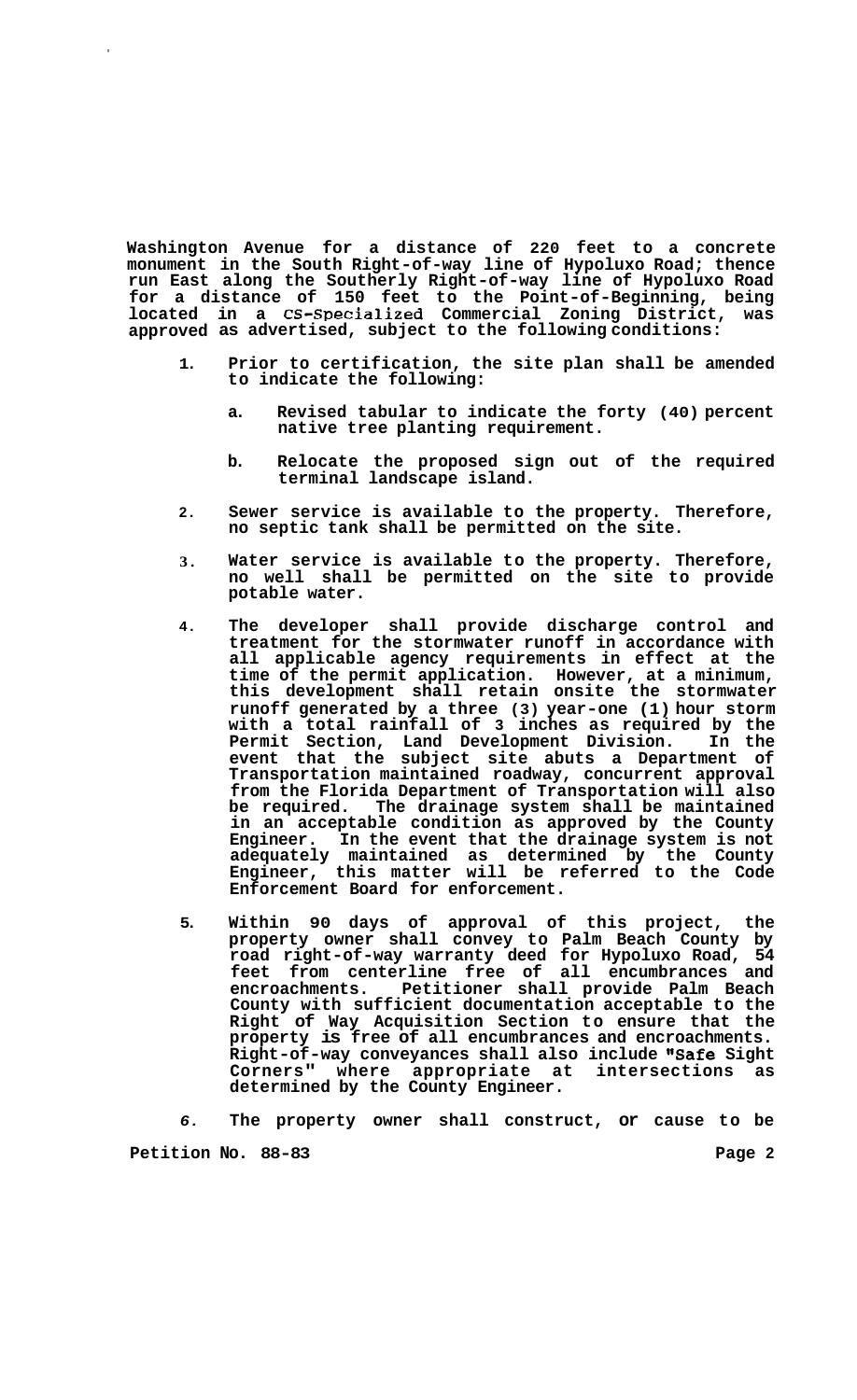**constructed, a left turn lane south approach on Washington Avenue at Hypoluxo Road concurrent with onsite paving and drainage improvements. Constrcction shall be completed prior to the issuance of a Certificate of Occupancy. Construction of this nay be included in the 4-laning of Hypoluxo Road from 1-95 to US 1 at the option of the County Engineer.** 

- **7. The property owner shall pay a Fair Share Fee in the amount and manner required by the 'IFair Share Contribution for Road Improvements Ordinance" 'as it presently exists or as it may from time to time be amended. The Fair Share Fee for this project preriently is \$7314 (273 trips X \$26.79 per trip).**
- **8. In order to comply with the mandatory t1:affic performance standards the property owner sha:.l be restricted to the following phasing schedule:** 
	- **a) No building permits shall be issued until construction has begun for Hypoluxo Road frola 1-95 to US 1 as a minimum 4-lane section.**
- **9. No off-premise signs shall be permitted on the si.:e.**
- **10. Failure to comply with the conditions herein may result in the denial or revocation of a building permi.:; the issuance of a stop work order; the denial of a Certificate of Occupancy on any building or struzture;**  or the denial or revocation of any permit or approval **for any developer-owner, commercial-owner, lesstie, or user** *of* **the subject property. Appeals from such action may be taken to the Palm Beach County Board of Adjustment or as otherwise provided in the Palm Beach County Zoning Code. Violations of the conditions herein shall constitute violations of the Palm Beach County Zoning Code.**

Petition No. 88-83 Page 3